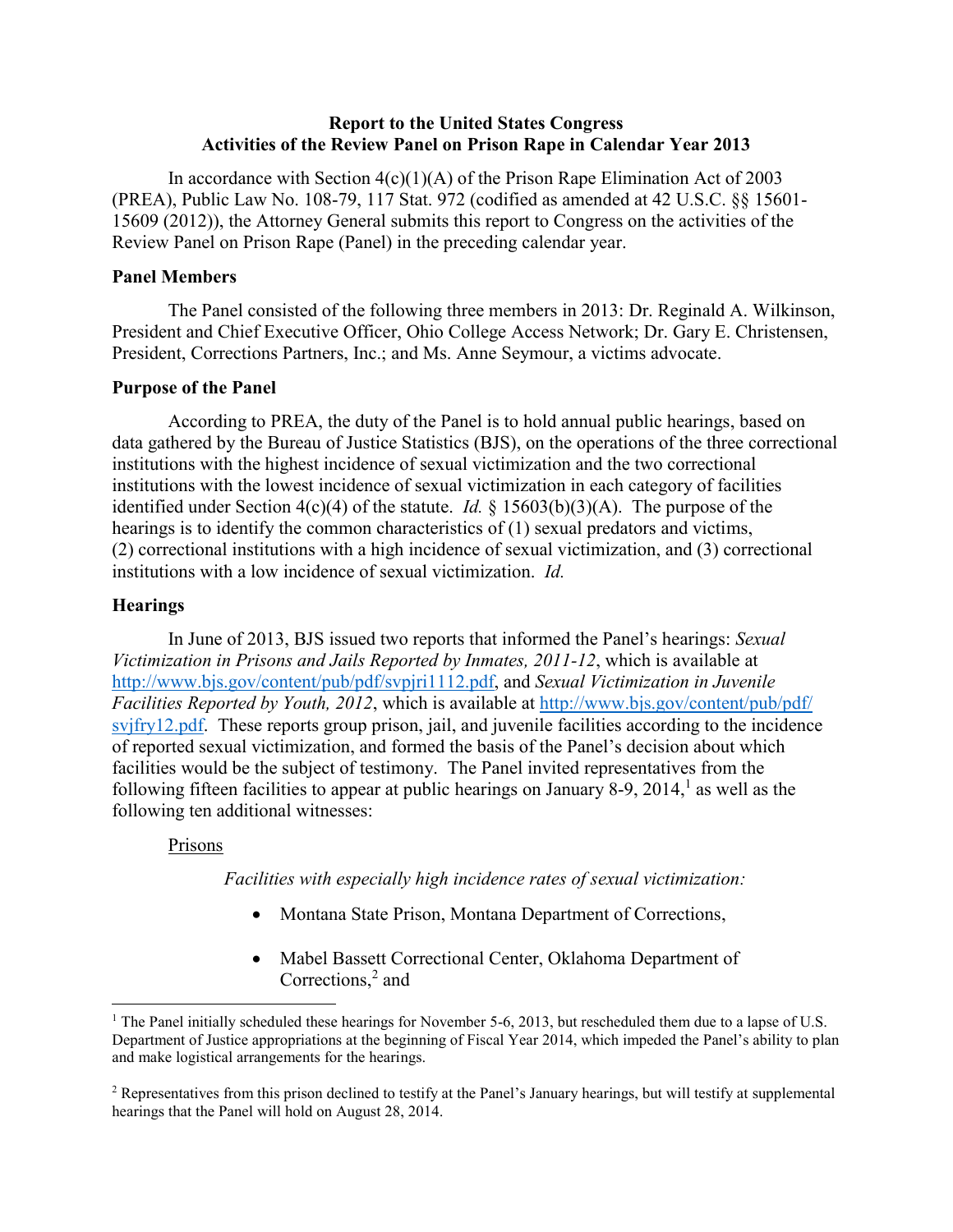Santa Rosa Correctional Institution, Florida Department of Corrections.

*Facilities with especially low incidence rates of sexual victimization:*

- Lawtey Correctional Institution, Florida Department of Corrections, and
- Jackie Brannon Correctional Center, Oklahoma Department of Corrections. 3

*Additional witnesses:*

- Dr. Allen J. Beck, BJS,
- Robert W. Dumond, LCMHC, CCMHC, Diplomate CFC, Senior Program Director, Just Detention International,
- Joyce Lukima, Vice President of Services, Pennsylvania Coalition Against Rape,
- Joshua C. Delaney, Senior Trial Attorney, Civil Rights Division, U.S. Department of Justice, and
- Jenni Trovillion, Co-Director, National PREA Resource Center.

### Jails

 $\overline{a}$ 

*Facilities with especially high incidence rates of sexual victimization:*

- Philadelphia City Riverside Correctional Facility, Philadelphia, Pa., Prison System,
- Harris County Jail 1200 Baker Street Jail, Harris County, Tex., Sheriff's Office, and
- Baltimore City Detention Center, Maryland Department of Public Safety and Correctional Services.

*Facilities with especially low incidence rates of sexual victimization:*

- Jefferson County Jail, Jefferson County, Colo., Sheriff's Office, and
- Cameron County Carrizales-Rucker Detention Center, Cameron County, Tex., Sheriff's Office. 4

<sup>&</sup>lt;sup>3</sup> Representatives from this prison declined to testify at the Panel's January hearings, but will testify at supplemental hearings that the Panel will hold on August 28, 2014.

<sup>4</sup> A representative from this jail declined to testify at the Panel's January hearings, but plans to testify at supplemental hearings that the Panel will hold on August 28, 2014.